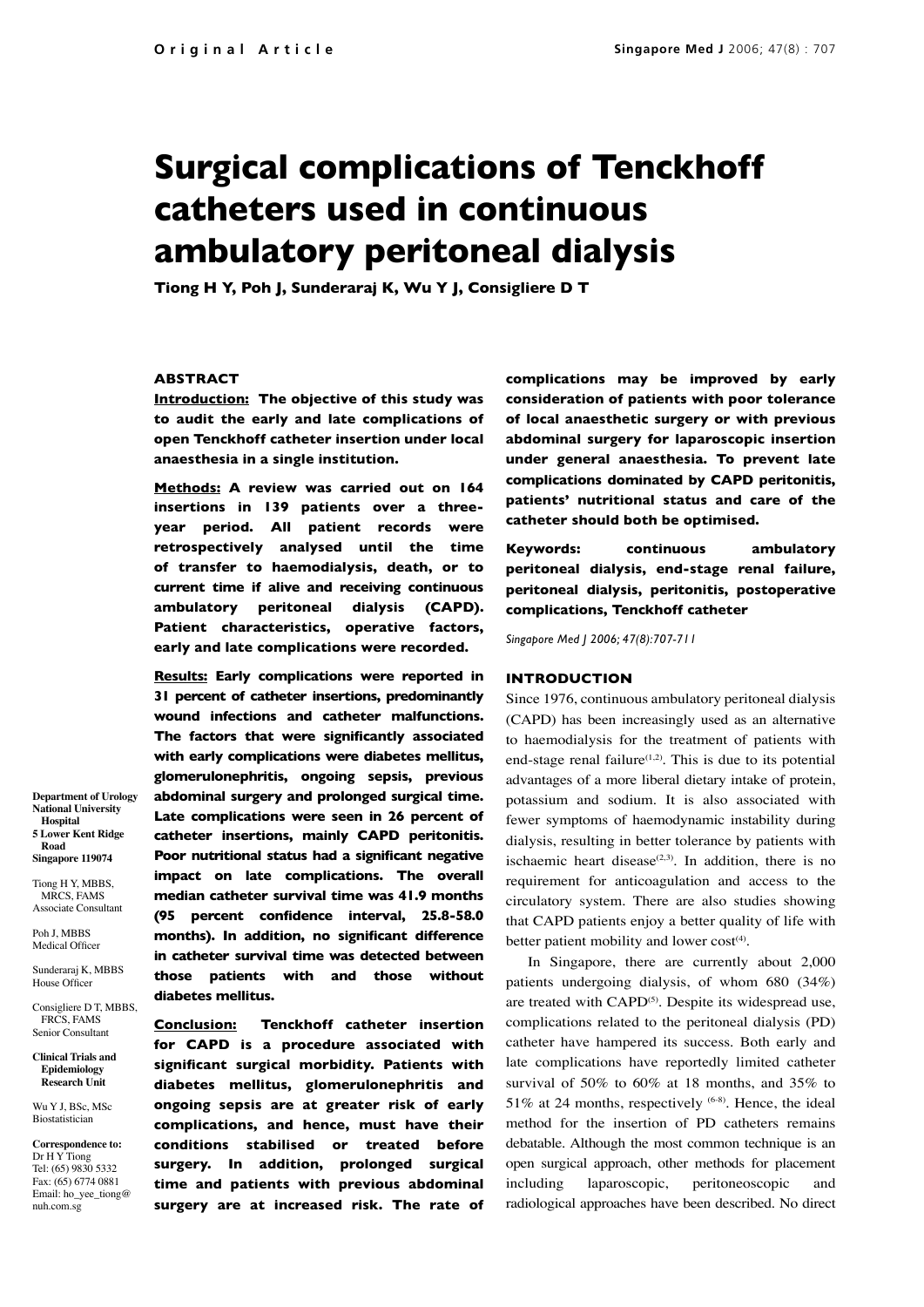head to head comparisons have been performed. This study aims to review the surgical experience, including complications and outcomes, of open Tenckhoff peritoneal dialysis catheter insertion at our institution. This would facilitate identification of factors associated with complications and of deficiencies with the open technique.

# **METHODS**

This was a retrospective review of consecutively implanted catheters from 2000 to 2003. There were a total of 164 insertions in 139 patients. 71 (51%) were male and 68 (49%) were female. The mean age of patients was 63.1 years (range 32-93 years). All patients had end-stage renal failure, with the various causes shown in Fig. 1. Of the patients treated, 123 (89%) had no previous renal replacement therapy, while the remaining 16 (11%) patients were transferred from haemodialysis. 82% of the patients had other comorbidities, with 46% of patients suffering from ischaemic heart disease and 18% of patients with previous cerebrovascular accidents.

Day surgery was utilised for 68 (41%) of the catheter insertions to minimise hospital stay for the patients. The remaining insertions were performed as inpatient procedures, either because the patients were already inpatients undergoing other medical treatment including haemodialysis, or due to patients' wishes for a hospital stay overnight. A team of urological surgeons, comprising consultants, registrars and fellows, performed all the insertions. All catheters used were double-cuff Tenckhoff catheters. Under local anaesthesia, the catheters were inserted using an open lateral transrectus muscle technique via a paramedian transverse skin incision. The catheter was directed into the pelvic cavity using a guidewire.

Following placement, its Dacron cuff was secured to the peritoneum via a purse string 2/0 vicryl suture. The catheter was then tunnelled subcutaneously to a separate skin exit site from the main wound, which was closed in layers with 3/0 vicryl to the rectus sheath and interrupted prolene to skin. The inflow and outflow were checked by flushing with diasylate fluid and confirmed to be good before patient discharge. Following discharge, patients were reviewed initially at two weeks for the removal of sutures, then at one month for CAPD training and start of dialysis. All intraoperative and postoperative problems, unscheduled admissions, and complications were retrospectively analysed.

All the statistical analysis was performed using SAS version 8.0 (SAS Institute Inc, Cary, USA).



Fig. I Pie chart shows causes of end-stage renal failure patients undergoing Tenckhoff catheter insertion.

The studied outcomes were early complications, late complications and catheter survival time. The predictors noted were age, gender, body mass index, causes of renal failure, previous abdominal surgery including previous reinsertion, grade of surgeon performing the insertion, duration of surgery, and serum albumin levels. The correlation between early or late complication and the predictors were assessed using a generalised linear model. The comparison of catheter survival time between patients with or without diabetes mellitus was analysed using Kaplan-Meier technique with log rank test statistic. Statistical significance was assumed if p<0.05.

## **RESULTS**

### **Early complications**

There were no significant intraoperative complications and no deaths were directly attributable to the catheter insertion. There were no cases that required conversion to general anaesthesia intraoperatively. Early complications, defined as complications within 30 days of the operation, occurred in 50 (31%) of catheter insertions, necessitating the removal of 14 (8.5%) of the catheters. The different causes are shown in Table I. Of note, exit site and wound problems together accounted for 58% of the early complications, and malposition and flow problems accounted for 24% of the early complications.

Of the causes of renal failure, 33% of the catheter insertions on the patients with diabetes mellitus had early complications compared to 27% on the patients without diabetes mellitus  $(p<0.01$ , odds-ratio [OR]=3.24, 95% confidence interval [CI]=1.66-6.33). Catheter insertions on patients with glomerulonephritis also had a significantly higher incidence of early complications compared with others. (35% vs 30%, p<0.01, OR=6.52, 95%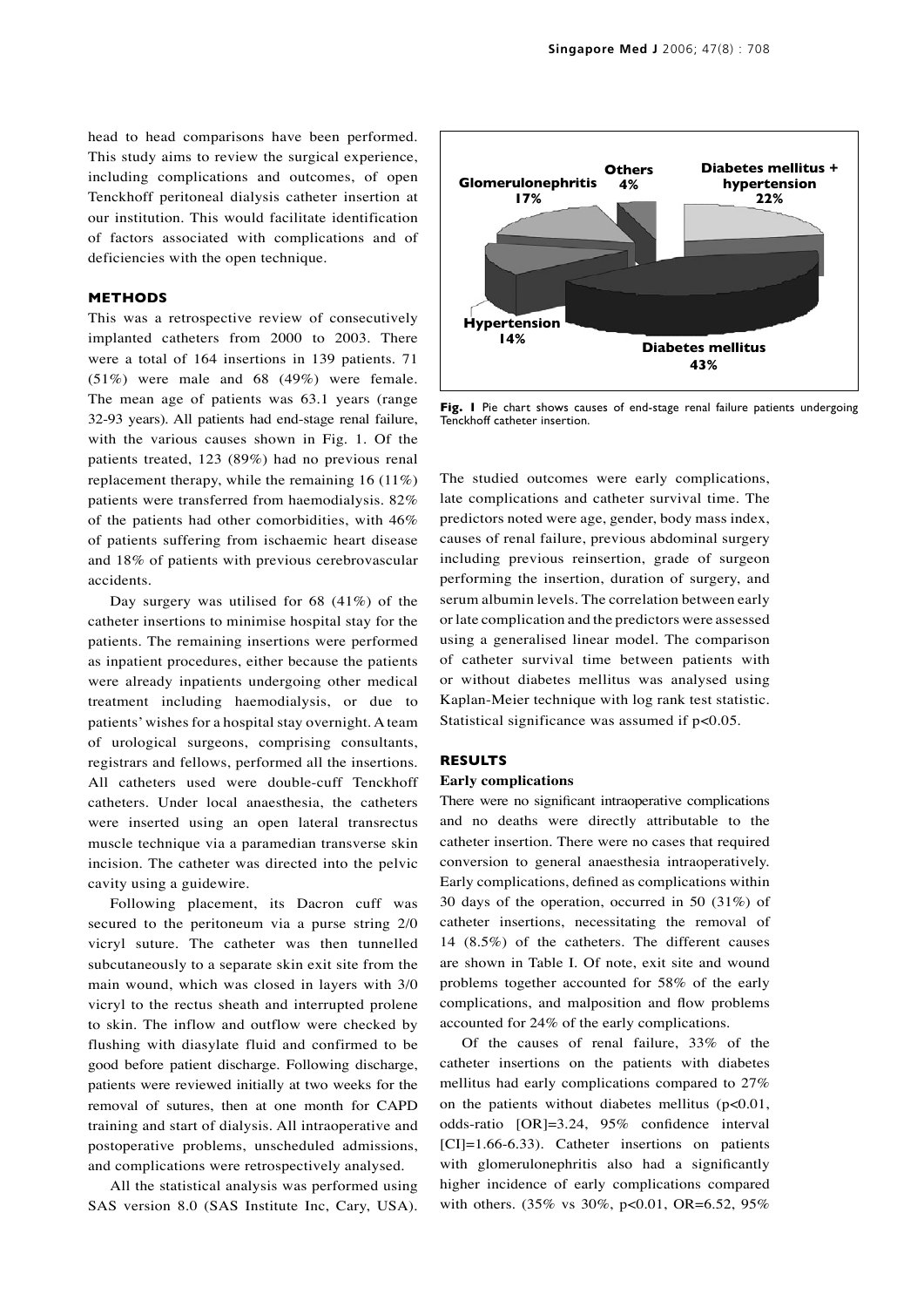| Early complication<br>$( \leq 30 \text{ days})$ | Number of<br>cases<br>(% of total) | Number of<br>catheters<br>consequently |
|-------------------------------------------------|------------------------------------|----------------------------------------|
|                                                 |                                    | removed<br>(% of total)                |
| Wound haematoma/infection                       | 19 (38%)                           | 3(22%)                                 |
| Malposition/poor flow                           | 12 (24%)                           | 6(42%)                                 |
| Exit site haematoma/infection                   | 11(22%)                            | 2(14%)                                 |
| Early peritonitis                               | 3(6%)                              | 3(22%)                                 |
| Pericatheter leakage                            | 3(6%)                              | 0                                      |
| Others                                          | 2(4%)                              | 0                                      |
| Total                                           | 50                                 | 14                                     |

#### **Table I. List of the early complications following Tenckhoff catheter insertion.**

**Table II. Causes of end-stage renal failure patients undergoing Tenckhoff catheter insertion.**

| Total                              | 43                                 | 26                                                                |
|------------------------------------|------------------------------------|-------------------------------------------------------------------|
| Scrotal swelling                   | 2(4%)                              | (4%)                                                              |
| Blockage/poor flow                 | 5(12%)                             | 4 (15%)                                                           |
| <b>CAPD</b> peritonitis            | 36 (84%)                           | 21(81%)                                                           |
| Late complication<br>$($ >30 days) | Number of<br>cases<br>(% of total) | Number of<br>catheters<br>consequently<br>removed<br>(% of total) |

CI=2.26-18.80). Early complications were not associated with other causes of renal failure including hypertension.

18 (41.9%) catheter insertions on those patients with previous abdominal surgery including previous insertions, had early complications compared to 32 (26.4%) of insertions on those patients without previous abdominal surgery (p=0.02, OR=3.42, 95% CI=1.18-9.87). Hence, early complications were significantly more common in patients with previous abdominal surgery and previous Tenckhoff insertions. The overall mean duration of surgery was 58.8 minutes (range 20-170 minutes). However, patients who suffered early complications had a significantly longer average duration of surgery (mean 62.8 minutes, standard deviation [SD] 27.0 minutes) compared with those without early complications (mean 56.9 minutes, SD 21.2 minutes) (p=0.02).

With regard to the level of surgeon's experience, consultants had 14 early complications out of 51 insertions (27.5%), registrars had 31 cases of early complications out of 99 insertions (31.3%), and fellows had five early complications out of 14 insertions (35.7%). Early complications were not significantly associated with the grade of surgeon performing the surgery  $(p=0.80)$ . In addition, there was no significant difference in the duration of surgery between consultants (mean 53.7 minutes, SD 24.0 minutes), registrars (mean 61.6 minutes, SD 22.8 minutes) and fellows (mean 57.4 minutes, SD 21.6 minutes) (p=0.15).

Three patients developed CAPD peritonitis within 30 days of the insertion of Tenckhoff catheter, prior to actual start of peritoneal dialysis. A review of the patients' case notes showed that all three patients had ongoing sepsis (two patients had superficial skin abscess in the groin and forearm, respectively, and one patient had an above knee amputation wound infection) when they had the catheter insertion. Hence, patients with septic conditions are at risk of developing early peritonitis with catheter insertion, even if the site of sepsis is distant from the site of insertion.

The mean body mass index was 23.4 (range 16.1-35.1). There was no significant association found between increased body mass index and early complications (p=0.81). Mean albumin levels at the time of insertion, used as an approximate marker for nutritional status, was 30.2 g/dL (range 14-44 g/dL). No significant association was detected between early complications and albumin levels (p=0.57). Lastly, there was no significant association between early complication and patients' age and gender.

### **Late complications and catheter survival**

Late complications are defined as complications occurring 30 days post-insertion of Tenckhoff catheters. The incidence of the different late complications, which occurred in 43 (26.2%) of the catheters, are shown in Table II. The mean duration of use of CAPD was 15.3 months (range 1-40 months), and a total of 1,547 patient months was reviewed. CAPD peritonitis was the main cause of late complications and also accounted for the majority of catheters removed after the 30 days. There was a significant association between albumin levels and late complications (p<0.001), with a mean albumin level of 27.6 g/dL (SD 7.0 g/dL) in patients with late complications and a mean of 31.1 g/dL (SD 5.8 g/dL) in those without. Albumin levels were measured at the time of catheter insertion. Interestingly, there was no significant association of late complications with patients' age, gender or cause of renal failure, including diabetes mellitus and glomerulonephritis. As expected, late complications were not associated with operative factors, including previous abdominal surgery, catheter reinsertions or the occurrences of resolved early complications.

The median overall catheter survival time was 41.9 months (95% CI 25.8-58.0 months). As 62% of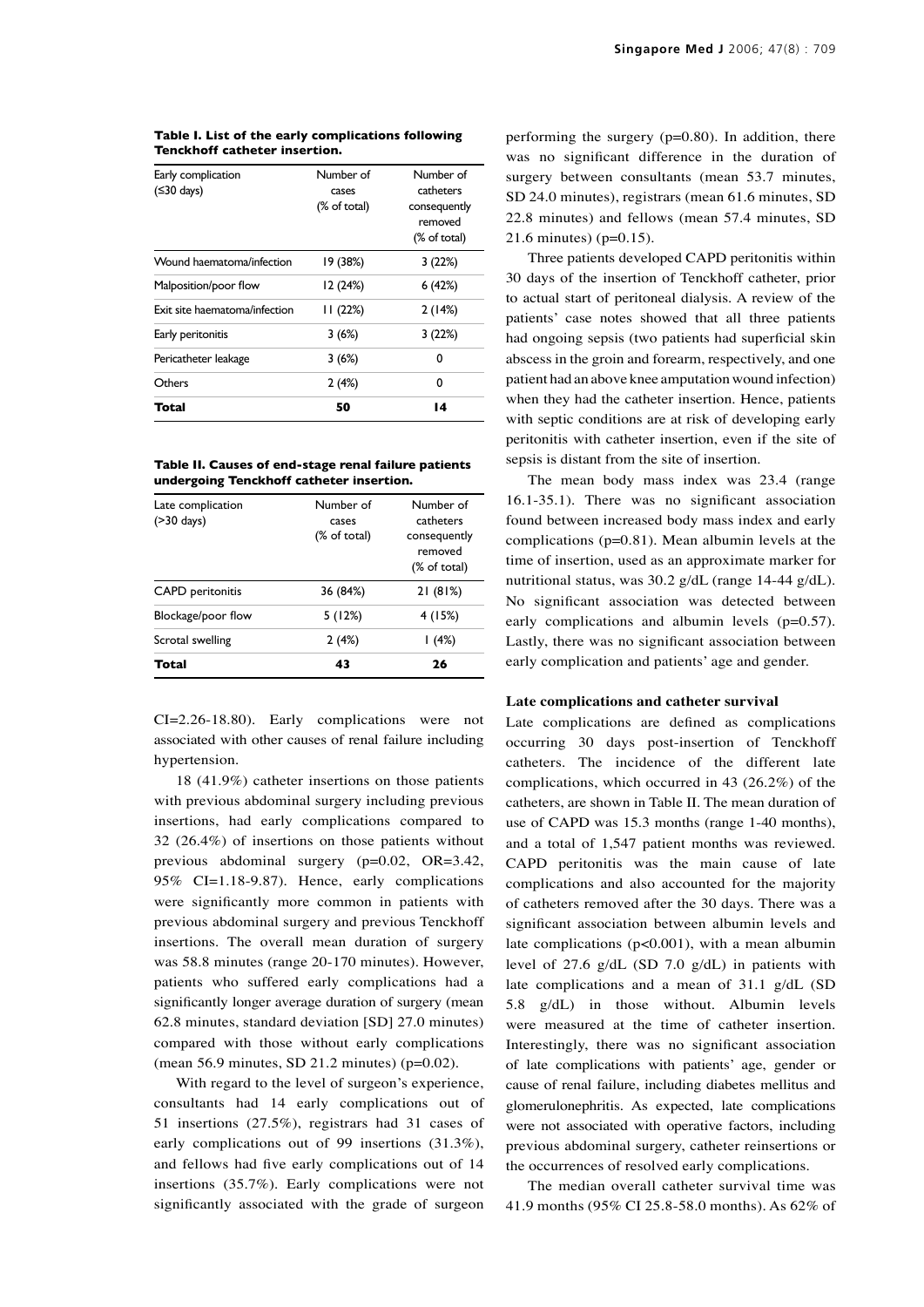our patients with end-stage renal failure undergoing CAPD had diabetes mellitus, there was concern that patients with diabetes mellitus had poorer outcomes on CAPD. Hence, Kaplan-Meier analysis was performed to compare the catheter survival time between patients with and without diabetes mellitus (Fig. 2). The median catheter survival time for diabetic patients was 32.5 months (95% CI 19.1- 55.8 months) and that for non-diabetic patients was 41.9 months (95% CI 21.2-62.6 months). No significant difference in catheter survival time was detected  $(p=0.36)$ .

# **DISCUSSION**

Peritoneal dialysis has now become an established form of renal replacement therapy. It offers many advantages, but it is still associated with a significant number of complications. Our early complication rate of 31% was primarily accounted for by wound or exit site infection and catheter malfunction. This is comparable to previous reports of wound infection rates of up to 20% and catheter malfunction rate of 30%(6-8). It is essential to identify associated patient and surgical factors leading to complications to facilitate the identification of corrective measures. Patients with diabetes mellitus and glomerulonephritis have a higher risk of early complications. An immunocompromised state and poorer wound-healing ability in these conditions could account for the association with early problems postoperation. Good sugar control in patients with diabetes mellitus preoperatively may therefore decrease the incidence of early complications and we now ensure that patients have blood sugar levels within the normal range on the day of surgery. In addition, a prophylactic dose of antibiotics – a third generation cephalosporin – is given prior to surgery for all patients.

Previous abdominal surgery results in intraabdominal adhesions, which accounts for the significantly increased risk of early complications arising from problems of catheter malfunction in these patients. Intraabdominal adhesions increase the risk of catheter tip malposition, catheter migration or kinking, as well as tube blockage. These patients often require a second corrective surgery. Therefore, in patients with previous abdominal surgery including previous Tenckhoff catheter insertions, laparoscopy may have a useful role in assessing the degree of adhesions, performing adhesiolysis, and in accurate positioning of the Tenckhoff catheter tip. In patients with catheter malfunction, laparoscopy has already been successfully advocated as a minimally invasive corrective measure $(9)$ , especially if the cause is omental wrapping of the catheter tube.



**Fig. 2** Kaplan-Meier survival analysis of catheter survival time between diabetic and non-diabetic groups. The graph for patients with diabetes mellitus is represented by the full line and the graph for patients without diabetes mellitus is represented by the dashed line.

Prolonged surgical duration is associated with early complications. This probably reflects increased surgical difficulty. Surgical difficulties may arise in patients who poorly tolerate the insertion of catheter under local anaesthesia or in patients with intraabdominal adhesions from previous abdominal surgery. Hence, at our institution, following discussion with the patients and risk assessment by the anaesthetist, we now offer laparoscopic insertion of Tenckhoff catheters under general anaesthesia for patients with poor tolerance of local anaesthetic surgery and for patients with previous abdominal surgery including previous Tenckhoff catheter insertions. A prospective comparison of outcomes for laparoscopic and open insertions of Tenckhoff catheters in these patients is being carried out and results are awaited. Interestingly, patients with greater body mass index are not associated with greater early complications. This may be because the majority of our Asian population patients were within the normal range of body mass index (BMI), and only a few were morbidly obese (BMI>35).

It is important to note that early CAPD peritonitis was invariably associated with on-going preoperative sepsis. This was so even if the cause of sepsis was at a distant body site. Hence, all infection in patients should be treated before the placement of Tenckhoff catheter and all principles of prosthetic surgery should be closely adhered to ensure absolute asepsis. As expected, CAPD peritonitis was the primary cause of late complications and delayed catheter failure. Although difficult to prove, this was often related